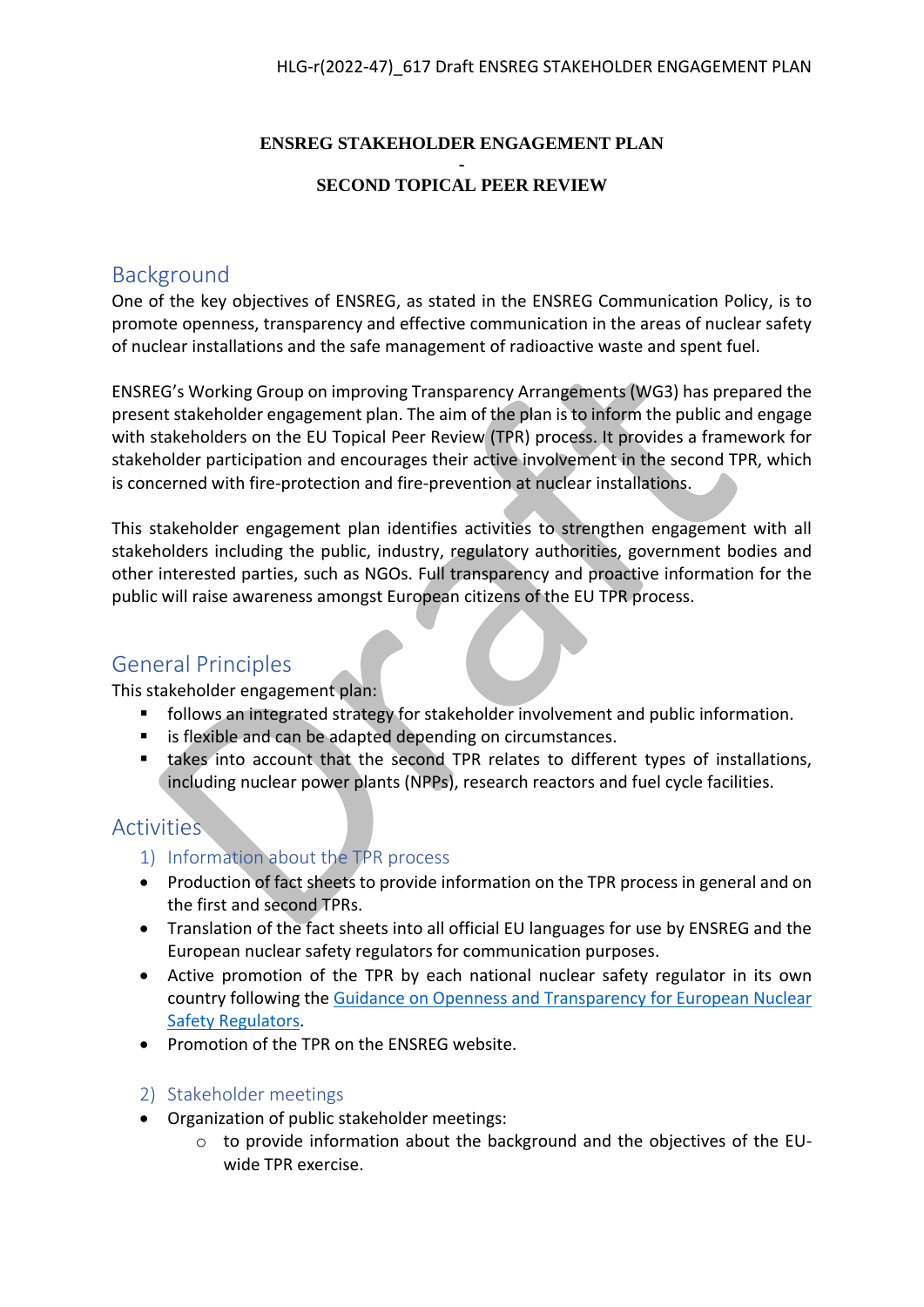- o to give an opportunity for stakeholders to contribute to the second TPR.
- o to support and encourage participation in the peer review process and to serve as an input to the peer review workshop.
- o to present and discuss the results of the peer review.
- Provide an opportunity for discussions amongst a wide range of stakeholders on the TPR process and the issue of fire hazards in nuclear installations.
- Take into account conclusions of the meetings for the further enhancing the TPR process.

#### 3) Public consultation

- Submission of draft technical specifications, draft terms of reference and a draft stakeholder engagement plan to a public consultation via the ENSREG website.
- Provision of a public platform for stakeholders to submit questions, suggestions and comments during a period of at least 6 weeks.
- Publication of written responses to the stakeholder feedback provided on the ENSREG website following the consultation period.
- Consideration of stakeholder feedback before the adoption and publication of the 3 documents.

#### 4) TPR Focus Group

 Development of terms of reference for a standing TPR Focus Group to enable different stakeholders to closely follow TPR activities and to provide input on a regular basis.

#### 5) Peer Review

- Publication of the national assessment reports by ENSREG and the European nuclear safety regulators on their respective websites.
- Provision of a public platform for stakeholders to submit questions and comments on the national assessment reports via the ENSREG website. This period of public consultation allows for a reasonable time frame for the submission of contributions, taking into account the overall timetable for the peer review process.
- Publication of the written responses to these questions on the ENSREG website. Comments will be taken into account in preparing the Peer Review Workshop.
- Presentation of the conclusions of the peer review workshop through a press release and the holding of a press conference by the ENSREG chair and the chair of the TPR Board.

#### 6) Final Report

 Publication of a TPR report on the peer review findings and recommendations. The report will include a summary of the contributions from the 2 public consultations and describe how they have been taken into account. The names of President, Vicepresidents, Rapporteurs and Reviewers will be published as an Annex.